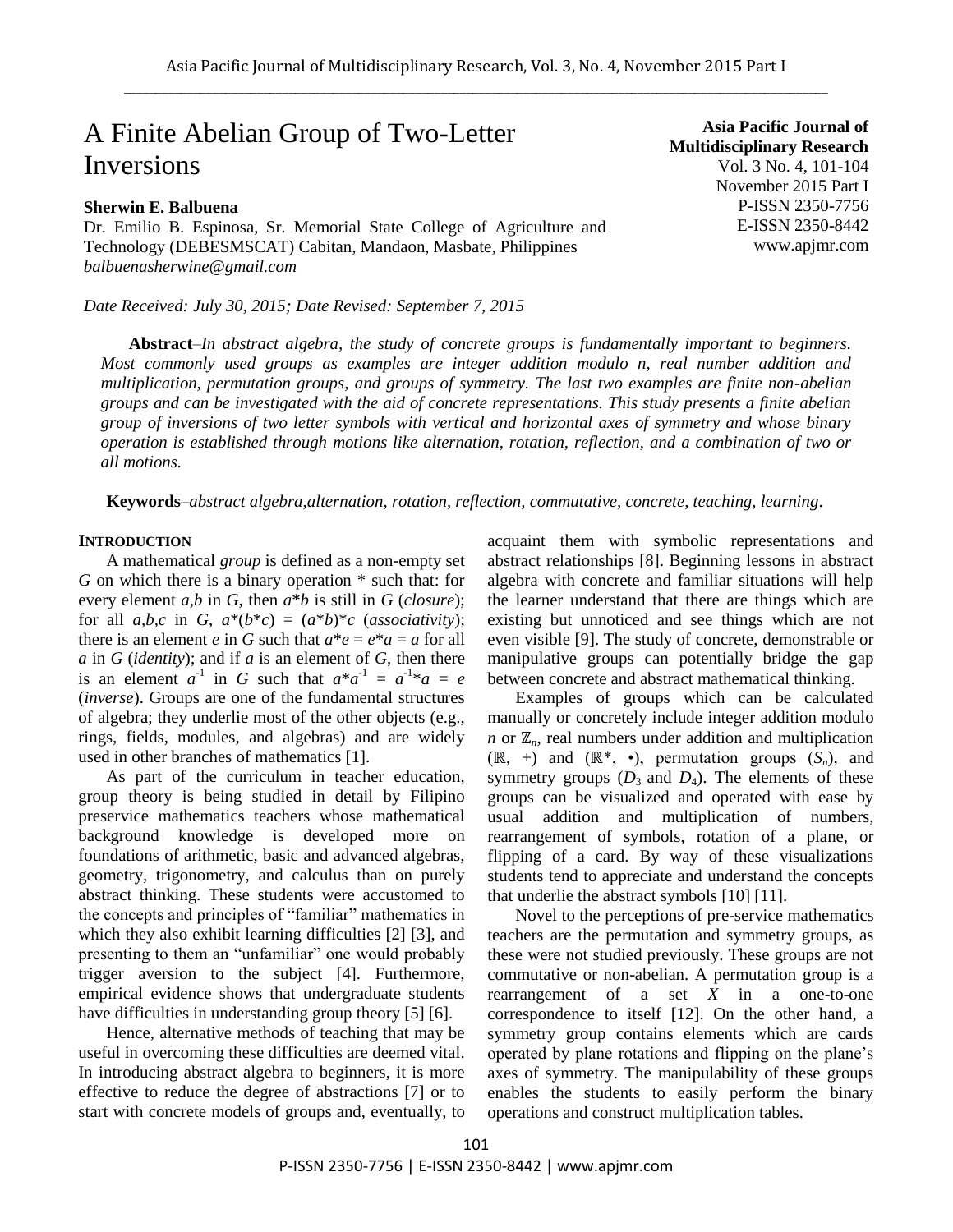In search of supplemental groups which can be used in the study of group theory, this paper presents the inversions of two letter symbols. The elements of this group are two letters manipulated through alternation or change of places, 180° rotation, reflection or lateral inversion, and a combination of two or three of the first three motions.

### **OBJECTIVES OF THE STUDY**

The general objective of this study is to determine the properties of two-letter inversions as potential group properties. The specific objectives are the following: a) Define the elements of the set of two-letter inversions; b) Construct the multiplication table for the inversions; c) Show that the binary operation is commutative; and d) Find the subgroups of the group-candidate.  $BA \longrightarrow AA$ 

### **METHODS AND PROCEDURES**

Analysis of group-like properties, computations, visualizations, and relating the results to the following group theory definition [13] and theorems [14] were done to support the claim for a new group subject:

[Groups] are sets with just one binary operation, and there are just three axioms that govern them: (i) the binary operation should be associative, (ii) there should be an identity for this operation, and (iii) every element should have an inverse with respect to this operation. (p. 157)

Theorem 1. If *G* is a finite abelian group and the prime *p* divides the order of *G*, then *G* contains an element of order *p* and hence a subgroup of order *p*. (p. 85)

Theorem 2. Lagrange's Theorem: If *H* is a subgroup of a finite group *G*, then the order of *H* is a divisor of the order of *G*. (p. 80).

### **RESULTS AND DISCUSSION**

Two script letters A and B, assuming that A has a vertical axis of symmetry and B has a horizontal axis of symmetry, can be written in the following forms:

# AB BA 8Y 8A AS YS YB BY

These forms are called inversion elements or *inversions*. The first inversion is the identity or *non-motion* element; the second is the *alternation* which switches the places of the two letters; the third is the result of

180° *rotation* of the plane on which the letters are written; the fourth is the *reflection* or the mirror image, which is laterally inverted; the fifth is the result of reflection and alternation; the sixth is the result of alternation and rotation; the seventh is the result of reflection and rotation; and the last is the product of alternation, rotation, and reflection in any order of motion. Furthermore, the cardinality of the set is eight; therefore, it is a finite set.



Figure 1. *Example of two-letter inversion computation*

For purposes of simplicity, we shall denote the identity element as *e*, alternation as *a*, rotation as *b*, reflection as *c*, the product  $a \cdot c$  as *d*, the product  $a \cdot b$  as *f*, the product  $b \cdot c$  as g, and the product  $a \cdot b \cdot c$  as  $h$ . We shall denote the set of inversions as  $B_2$ . Thus, in symbols,  $\frac{1}{2}$ 

$$
B_2 = \{e, a, b, c, d, f, g, h\}.
$$

### **Group Properties and Multiplication Table**

Multiplying two elements in the set results to an element that belongs to the same set; hence, there is a closure property. There is an identity element *e* which, when multiplied by another element in the set, preserves the element. Furthermore, multiplying the element by itself produces the identity; therefore, the inverse of each element is itself. Finally, the binary operation in the set is associative as illustrated below. For *a, b, c, f,*   $g, h \in B_2$ ,

$$
a \bullet (b \bullet c) = (a \bullet b) \bullet c
$$
  
\n
$$
a \bullet g = f \bullet c
$$
  
\n
$$
h = h.
$$

The products of each pair of elements in  $B_2$  are shown in Table 1, with unique cell colour for each element.

P-ISSN 2350-7756 | E-ISSN 2350-8442| www.apjmr.com Asia Pacific Journal of Multidisciplinary Research, Vol. 3, No. 4, November 2015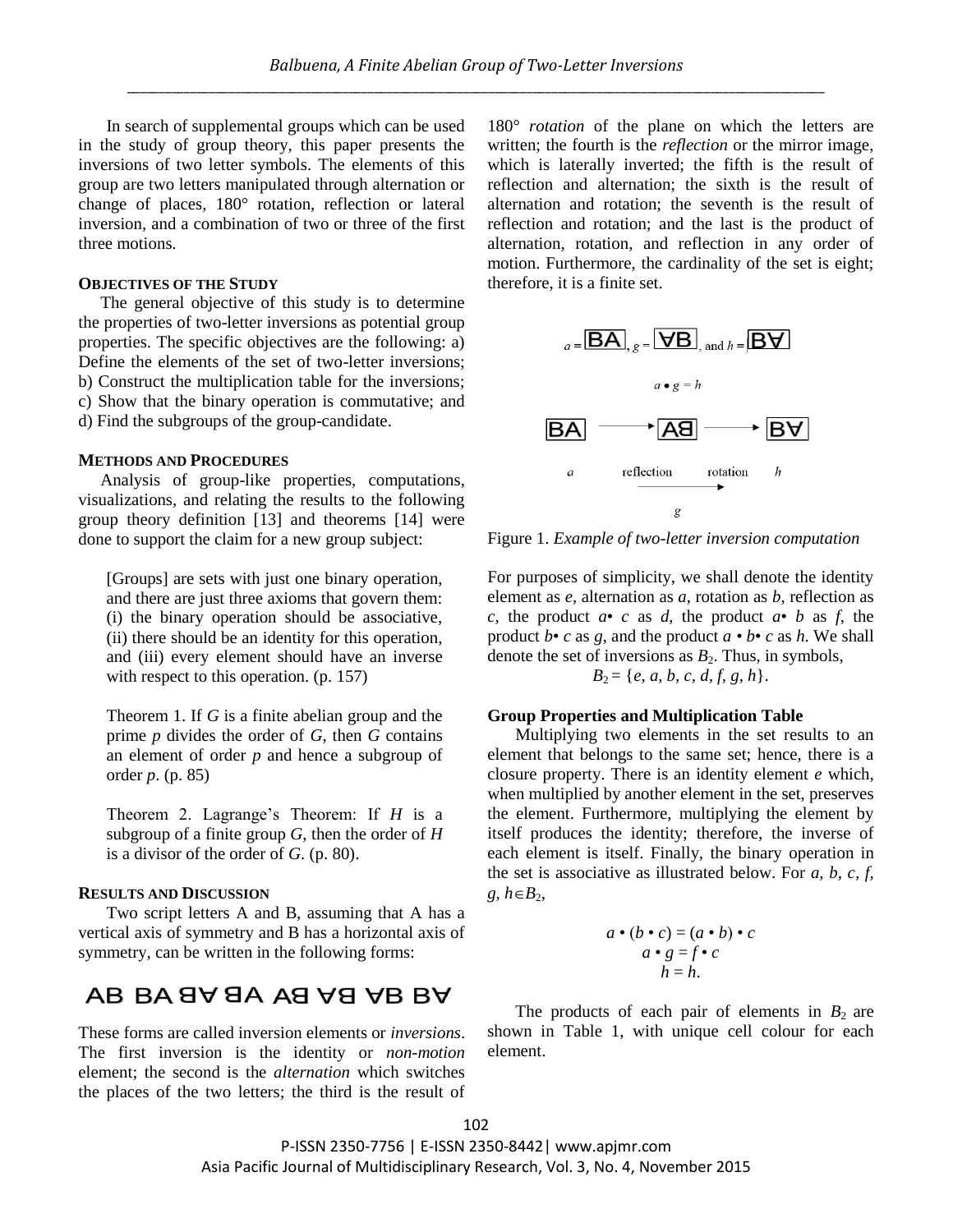

Table 1. Two-letter inversion multiplication table with unique cell colour for each element

### **Subgroups**

For ease of reference, Table 2 shows the multiplication table for the two-letter inversions with the elements of subgroups identified within broken lines or in cells/font of the same colour. (Intersection of two or more subgroup cells is coloured by mixing the colours of the subgroup cells or with grey).

Table 2. Multiplication table for the two-letter inversions and their subgroups

|                  | $\boldsymbol{e}$       | a                |                       | $\mathcal{C}_{0}$ |                  |                  | g                |          |
|------------------|------------------------|------------------|-----------------------|-------------------|------------------|------------------|------------------|----------|
| $\boldsymbol{e}$ | $\boldsymbol{\varrho}$ | $\overline{a}$   | $\boldsymbol{b}$      | $\mathcal{C}$     | d                | I                | $\mathfrak{g}$   |          |
| $\boldsymbol{a}$ | $\overline{a}$         | $\overline{e}$   | $\mathcal{f}$<br>п    | $\boldsymbol{d}$  | $\mathcal{C}$    | Ц<br>h<br>ı      | $\overline{h}$   | g        |
| $\boldsymbol{b}$ | $\bm{h}$               |                  | $\boldsymbol{e}$      | $\mathfrak g$     | $\boldsymbol{h}$ | a                | $\mathcal{C}$    |          |
| $\mathfrak c$    | $\mathcal{C}_{0}^{0}$  | $\boldsymbol{d}$ | g                     | $\boldsymbol{e}$  | $\mathfrak a$    | $\boldsymbol{h}$ | $\boldsymbol{h}$ |          |
| $\boldsymbol{d}$ |                        | $\mathcal{C}$    | h                     | $\boldsymbol{a}$  | $\boldsymbol{e}$ | g                |                  |          |
| $\boldsymbol{f}$ |                        | b                | a                     | $\boldsymbol{h}$  | $\boldsymbol{g}$ | $\boldsymbol{e}$ | $\boldsymbol{d}$ |          |
| g                | g                      | $\boldsymbol{h}$ | $\mathcal{C}_{0}^{0}$ | b                 |                  | $\boldsymbol{d}$ | $\boldsymbol{e}$ | $\it{a}$ |
| h                |                        | $\overline{g}$   |                       |                   | b                | $\mathcal{C}$    | $\overline{a}$   |          |

The binary operation is commutative as evidenced by the equality of the products of two elements regardless of their orders in the operation. For example, if *a*, *c*,  $d \in B_2$ ,

$$
a \bullet d = d \bullet a
$$

$$
c = c.
$$

Hence, the given set with the binary operation characterizes the commutative property of a group, which is called abelian group.

The two-letter inversions  $B_2$  contains subsets whose elements are closed under the same binary operation. These subsets are called subgroups. This study analysed the multiplication table above and found fifteen (15) proper subgroups in the two-letter inversions groupcandidate as shown in Figure 2.



Figure 2. *Lattice diagram for the subgroups of the twoletter inversions*

The two-letter inversions contain seven fourmembered, seven two-membered, and one singleton subgroups; hence, the subgroups have the orders 4, 2, and 1, respectively. Each subgroup has an order which divides the order of  $B_2$  (order 8), which means that it is consistent with Lagrange's Theorem. Furthermore, the subgroups with order 4 have elements with order 1 or 2; order 2 is cyclic; and order 1 is isomorphic to {*e*} [14].

# **CONCLUSION AND RECOMMENDATION**

The set of two-letter inversions  $B_2$  and the binary operation (alternation, rotation, and/or reflection) constitute an finite abelian group, as the binary structure meets the group conditions or definitions for closure, identity, inverse, associativity, and commutativity. Hence,  $B_2$  can be used as a supplemental subject in the study of group theory, which is suited to beginners as it can be learned through manipulation of concrete materials in the same manner as that of permutation and symmetry groups. However, teaching and learning group theory in this manner must be done with caution as they may jeopardize the ultimate aim of abstract algebra (from the word *abstract* itself) which is to develop advanced mathematical thinking.

The two-letter inversion group described in this study is deemed helpful in the introductory courses in abstract algebra. To find additional demonstrable groups, other inversion groups may be studied by using letter symbols with at most two axes of symmetry or without and by increasing the number of letters under operation (e.g., three-letter or four-letter inversions). Further, future investigations on the applications of inversion groups are encouraged.